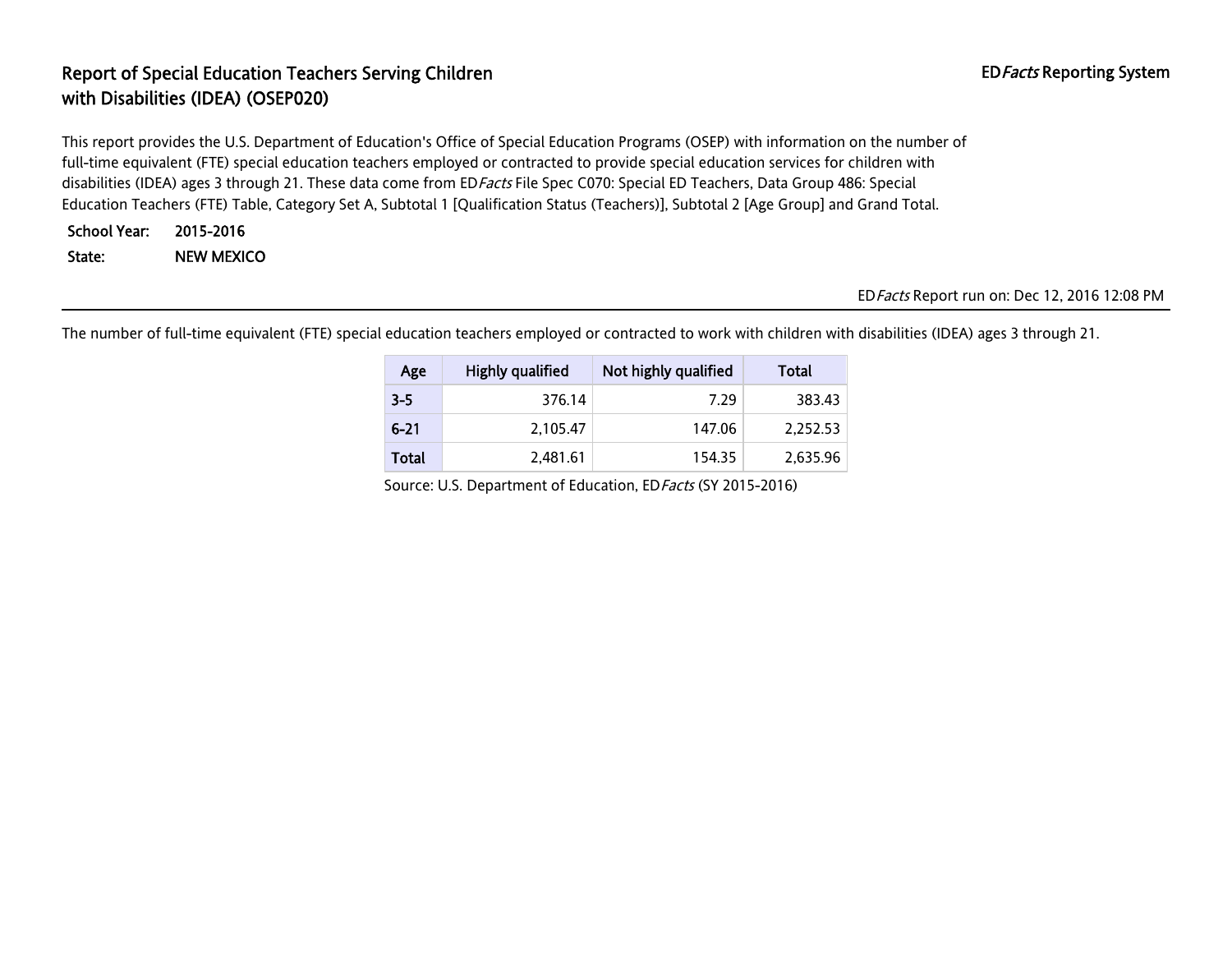### Report of Special Education Paraprofessionals Serving Children EDFacts Reporting System with Disabilities (IDEA) (OSEP021)

This report provides the U.S. Department of Education's Office of Special Education Programs (OSEP) with information on the number of full-time equivalent (FTE) paraprofessionals employed or contracted to work with children with disabilities (IDEA) ages 3 through 21. These data comes from EDFacts File Spec C112: Special ED Paraprofessionals. Data Group 647: Special Education Paraprofessionals (FTE) Table, Category Set A, Subtotal 1 [Qualification Status (Paraprofessionals)], Subtotal 2 [Age Group] and Grand Total.

School Year: 2015-2016 State: NEW MEXICO

### EDFacts Report run on: Dec 12, 2016 12:07 PM

The number of full-time equivalent (FTE) special education paraprofessionals employed or contracted to work with children with disabilities (IDEA) ages 3 through 21.

| Age          | Qualified | <b>Not Qualified</b> | Total    |
|--------------|-----------|----------------------|----------|
| $3 - 5$      | 275.13    | 12.00                | 287.13   |
| $6 - 21$     | 2,666.14  | 120.44               | 2,786.58 |
| <b>Total</b> | 2.941.27  | 132.44               | 3,073.71 |

Source: U.S. Department of Education, ED Facts (SY 2015-2016)